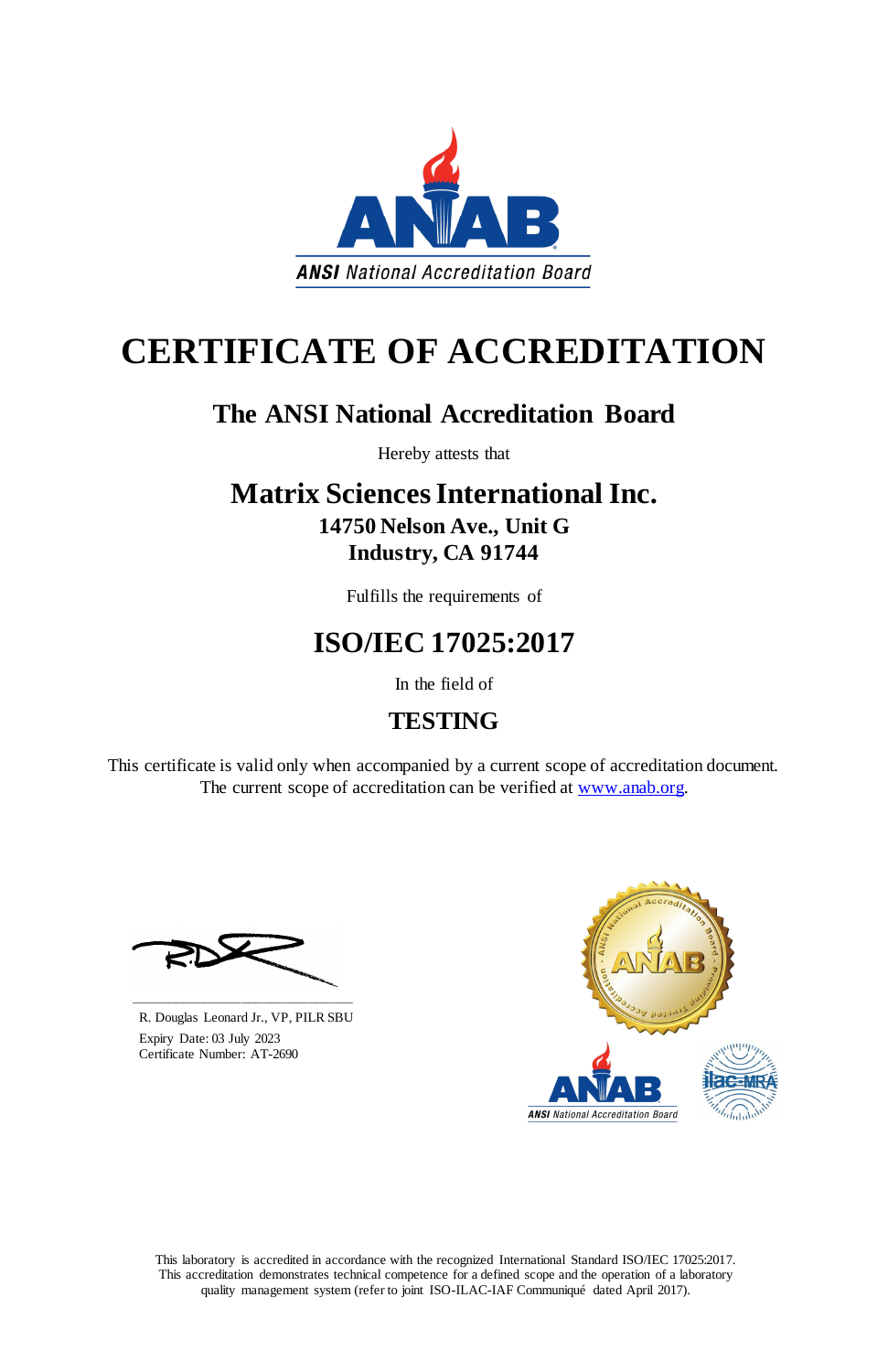

#### **SCOPE OF ACCREDITATION TO ISO/IEC 17025:2017**

#### **Matrix Sciences International Inc.**

14750 Nelson Ave., Unit G Industry, CA 91744

Krysta Renier, Corporate QA Manager 920-336-7465 [krenier@matrixsciences.com](mailto:krenier@matrixsciences.com)

#### **TESTING**

Valid to: **July 3, 2023** Certificate Number: **AT-2690** 

#### **Microbiological**

| <b>Specific Tests and/or</b><br><b>Properties Measured</b> | <b>Specification, Standard,</b><br><b>Method, or Test Technique</b> | <b>Items, Materials or</b><br><b>Product Tested</b> | <b>Key Equipment or</b><br><b>Technology</b> |
|------------------------------------------------------------|---------------------------------------------------------------------|-----------------------------------------------------|----------------------------------------------|
| Aerobic Plate Count                                        | MX1-M-0008<br>AOAC 990.12<br>CMMEF Ch $3 & 8$                       | Food/Environmental                                  | Petrifilm                                    |
|                                                            | MX1-M-0002<br>FDA BAM Ch 3<br>CMMEF Ch $3 & 8$                      | Food/Environmental                                  | Plate                                        |
| Heterotrophic Plate Count                                  | MX1-M-0010<br><b>SMEWW 9215B</b>                                    | Water                                               | Plate                                        |
| Coliform / $E$ . coli Count                                | MX1-M-0008<br>AOAC 991.14 / 998.08<br>CMMEF Ch $3 & 9$              | Food/Environmental                                  | Petrifilm                                    |
|                                                            | MX1-M-0004<br>FDA BAM Ch 4<br>CMMEF Ch $3 & 9$                      | Food/Environmental                                  | Plate                                        |
|                                                            | MX1-M-0004<br>FDA BAM Ch 4<br>CMMEF Ch $3 & 9$                      | Food/Environmental                                  | Multiple Tube                                |
|                                                            | MX1-M-0022<br><b>SMEWW 9221 A-F</b>                                 | Water                                               | Multiple Tube                                |
| Enterobacteriaceae                                         | MX1-M-0008<br>AOAC 2003.01                                          | Food/Environmental                                  | Petrifilm                                    |
| Lactic Acid Bacteria                                       | MX1-M-0008<br><b>CMMEF Ch 3 &amp; 19</b>                            | Food/Environmental                                  | Petrifilm                                    |
|                                                            | MX1-M-0043<br><b>CMMEF Ch 3 &amp; 19</b>                            | Food/Environmental                                  | Plate                                        |
| Heterofermentative Lactic<br>Acid Bacteria                 | MX1-M-0026<br><b>CMMEF Ch 3 &amp; 19</b>                            | Food/Environmental                                  | Multiple Tube                                |

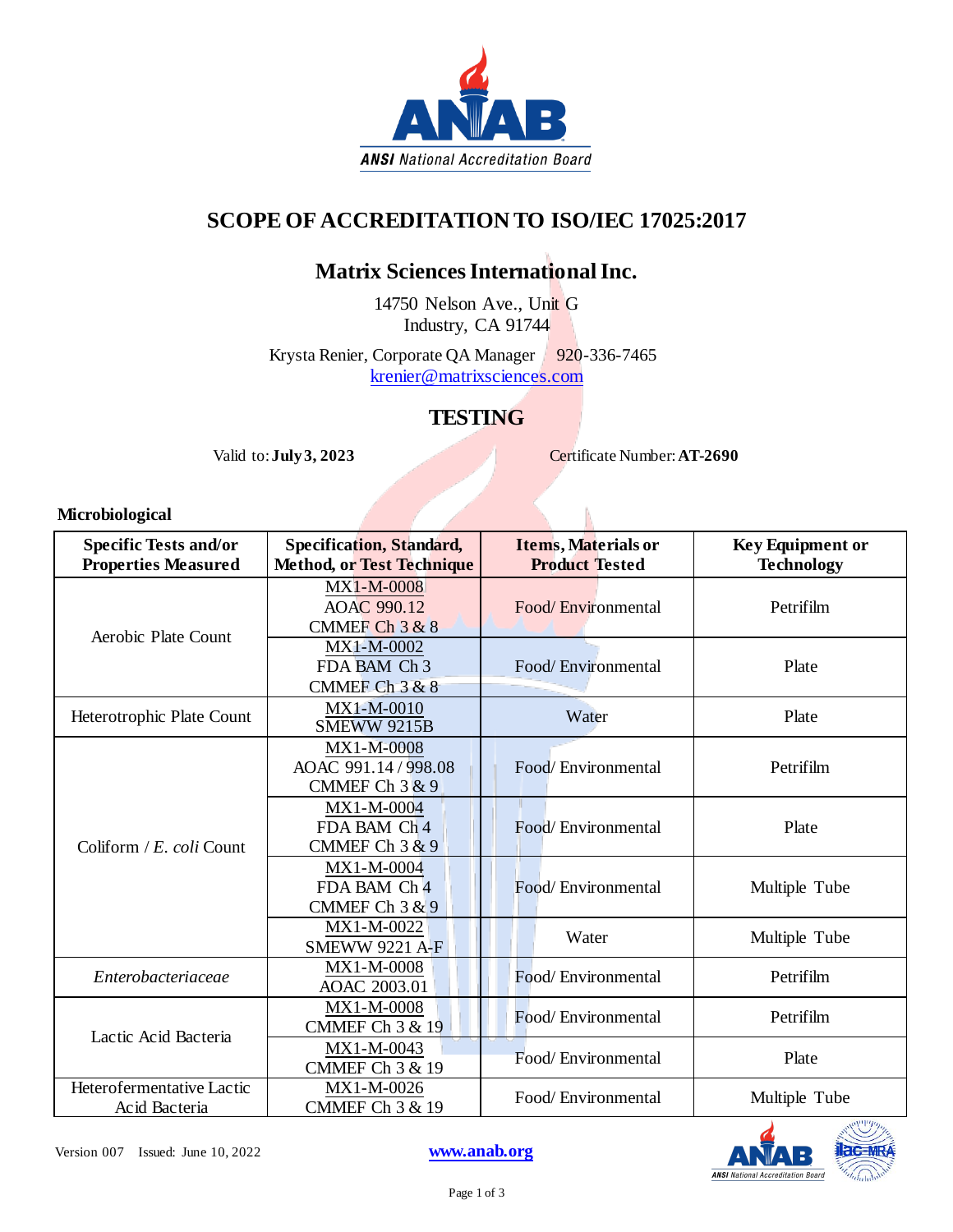

#### **Microbiological**

| <b>Specific Tests and/or</b><br><b>Properties Measured</b> | <b>Specification, Standard,</b><br><b>Method, or Test Technique</b> | Items, Materials or<br><b>Product Tested</b> | <b>Key Equipment or</b><br><b>Technology</b> |
|------------------------------------------------------------|---------------------------------------------------------------------|----------------------------------------------|----------------------------------------------|
| Staphylococcus aureus Count,<br>coagulase positive         | MX1-M-0008<br>AOAC 2003.07<br><b>CMMEF Ch 3 &amp; 39</b>            | Food/Environmental                           | Petrifilm                                    |
|                                                            | MX1-M-0006<br>FDA BAM Ch 12<br><b>CMMEF Ch 3 &amp; 39</b>           | Food/Environmental                           | Plate                                        |
| Yeast/Mold Count                                           | MX1-M-0008<br>AOAC 997.02<br><b>CMMEF Ch 3 &amp; 21</b>             | Food/Environmental                           | Petrifilm                                    |
|                                                            | MX1-M-0008<br>AOAC 2014.05                                          | Food/Environmental                           | Petrifilm (Rapid)                            |
|                                                            | MX1-M-0007<br>FDA BAM Ch 18<br>CMMEF Ch $3 & 21$                    | Food/Environmental                           | Plate                                        |
| Salmonella                                                 | $MX1-M-0051$<br>AOAC 2011.03                                        | Food / Environmental                         | <b>VIDAS</b>                                 |
|                                                            | MX1-M-0050<br>AOAC 2013.01                                          | Food / Environmental                         | <b>VIDAS UP</b>                              |
|                                                            | <b>MX1-M-0076 AOAC</b><br>2017.06                                   | Food / Environmental                         | <b>VIDAS ELFA</b>                            |
| Listeria species                                           | MX1-M-0003<br><b>AOAC RI 090701</b>                                 | Food / Environmental                         | <b>BIO-RAD PCR</b>                           |
|                                                            | MX1-M-0012<br><b>AOAC 2019.10</b>                                   | Food / Environmental                         | Gene-up PCR                                  |
|                                                            | MX1-M-0001<br>AOAC 2004.06<br>AOAC 2013.10                          | Food / Environmental                         | <b>VIDAS ELFA</b>                            |
| Listeria monocytogenes                                     | MX1-M-0003<br><b>AOAC RI 010802</b>                                 | Food / Environmental                         | <b>BIO-RAD PCR</b>                           |
|                                                            | MX1-M-0012<br>AOAC 2019.11                                          | Food / Environmental                         | Gene-up PCR                                  |
|                                                            | MX1-M-0001<br>AOAC 2004.02                                          | Food / Environmental                         | <b>VIDAS ELFA</b>                            |
| Escherichia coli O157:H7                                   | MX1-M-0012<br>AOAC 2019.03                                          | Food / Environmental                         | Gene-up PCR                                  |